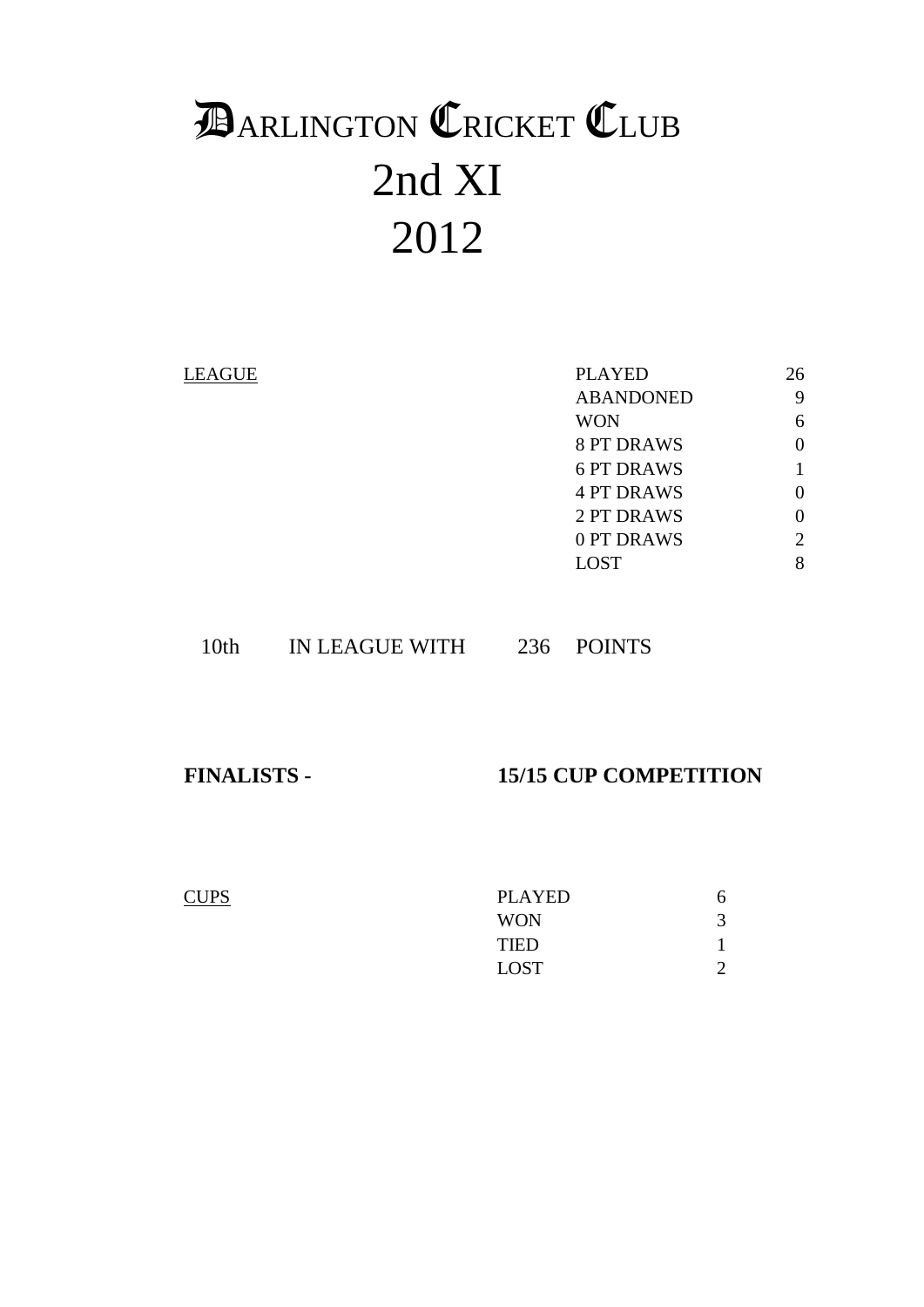# **LEAGUE BATTING**

|                     | Innings        | Runs | Highest<br>Score | <b>Not</b><br>Q <u>ut</u> | Comp.<br>Innings | Average | 50's           | 100's            |
|---------------------|----------------|------|------------------|---------------------------|------------------|---------|----------------|------------------|
| <b>CLETHBRIDGE</b>  | 17             | 360  | 72               | 2                         | 15               | 24.00   | $\overline{c}$ | $\boldsymbol{0}$ |
| <b>K BARKER</b>     | 13             | 275  | 76               | 1                         | 12               | 22.92   | 3              | $\boldsymbol{0}$ |
| <b>R BRIDDOCK</b>   | 11             | 192  | 32               | $\overline{2}$            | 9                | 21.33   | $\overline{0}$ | $\theta$         |
| <b>S RUSSELL</b>    | 12             | 125  | $37*$            | 6                         | 6                | 20.83   | $\theta$       | $\theta$         |
| <b>M STAINSBY</b>   | 13             | 213  | 79               | 1                         | 12               | 17.75   | 1              | $\theta$         |
| <b>T CHAPMAN</b>    | 14             | 179  | 37               | $\overline{c}$            | 12               | 14.92   | $\theta$       | $\overline{0}$   |
| L CRAGGS            | 15             | 186  | 40               | 1                         | 14               | 13.29   | $\theta$       | $\overline{0}$   |
| <b>A BALDWIN</b>    | 11             | 107  | 25               | $\overline{0}$            | 11               | 9.73    | $\overline{0}$ | $\overline{0}$   |
| <b>A STURGEON</b>   | 10             | 59   | 32               | 3                         | $\overline{7}$   | 8.43    | $\mathbf{0}$   | $\boldsymbol{0}$ |
| Also Batted         |                |      |                  |                           |                  |         |                |                  |
| <b>J VICKERMAN</b>  | 6              | 213  | $82*$            | $\mathbf{1}$              | 5                | 42.60   | $\overline{2}$ | $\overline{0}$   |
| <b>SLEE</b>         | 1              | 36   | 36               | $\mathbf{0}$              | 1                | 36.00   | $\theta$       | $\overline{0}$   |
| <b>C BIGLIN</b>     | 4              | 106  | 39               | 1                         | 3                | 35.33   | $\overline{0}$ | $\overline{0}$   |
| <b>M WHEELER</b>    | 5              | 153  | 117              | $\mathbf{0}$              | 5                | 30.60   | $\theta$       | 1                |
| <b>S LISTER</b>     | $\overline{2}$ | 58   | 43               | $\overline{0}$            | $\overline{2}$   | 29.00   | $\theta$       | $\overline{0}$   |
| <b>D MORGANS</b>    | 5              | 87   | 50               | $\boldsymbol{0}$          | 5                | 17.40   | 1              | $\overline{0}$   |
| <b>P RAINE</b>      | $\overline{2}$ | 8    | $\tau$           | $\mathbf{1}$              | 1                | 8.00    | $\theta$       | $\boldsymbol{0}$ |
| <b>MLUNN</b>        | $\overline{2}$ | 7    | $7*$             | $\mathbf{1}$              | 1                | 7.00    | $\theta$       | $\overline{0}$   |
| <b>N WHALEY</b>     | 3              | 12   | 9                | $\mathbf{1}$              | $\overline{2}$   | 6.00    | $\overline{0}$ | $\overline{0}$   |
| <b>SHARDY</b>       | 3              | 17   | 9                | $\overline{0}$            | 3                | 5.67    | $\theta$       | $\overline{0}$   |
| <b>G SOWERBY</b>    | $\overline{4}$ | 6    | $3*$             | $\overline{c}$            | $\overline{c}$   | 3.00    | $\theta$       | $\overline{0}$   |
| <b>D BALDWIN</b>    | 7              | 9    | 5                | 4                         | 3                | 3.00    | $\Omega$       | $\overline{0}$   |
| <b>S LETHBRIDGE</b> | 2              | 37   | $19*$            | $\overline{c}$            | $\overline{0}$   | n/a     | $\overline{0}$ | $\overline{0}$   |
| <b>T SOWERBY</b>    | $\overline{2}$ | 12   | $12*$            | $\overline{2}$            | $\boldsymbol{0}$ | n/a     | $\mathbf{0}$   | $\boldsymbol{0}$ |

| <b>RUNS SCORED FOR</b> | <b>WICKETS LOST</b> | <b>AVERAGE</b> |
|------------------------|---------------------|----------------|
| 2540                   | 125                 | 20.32          |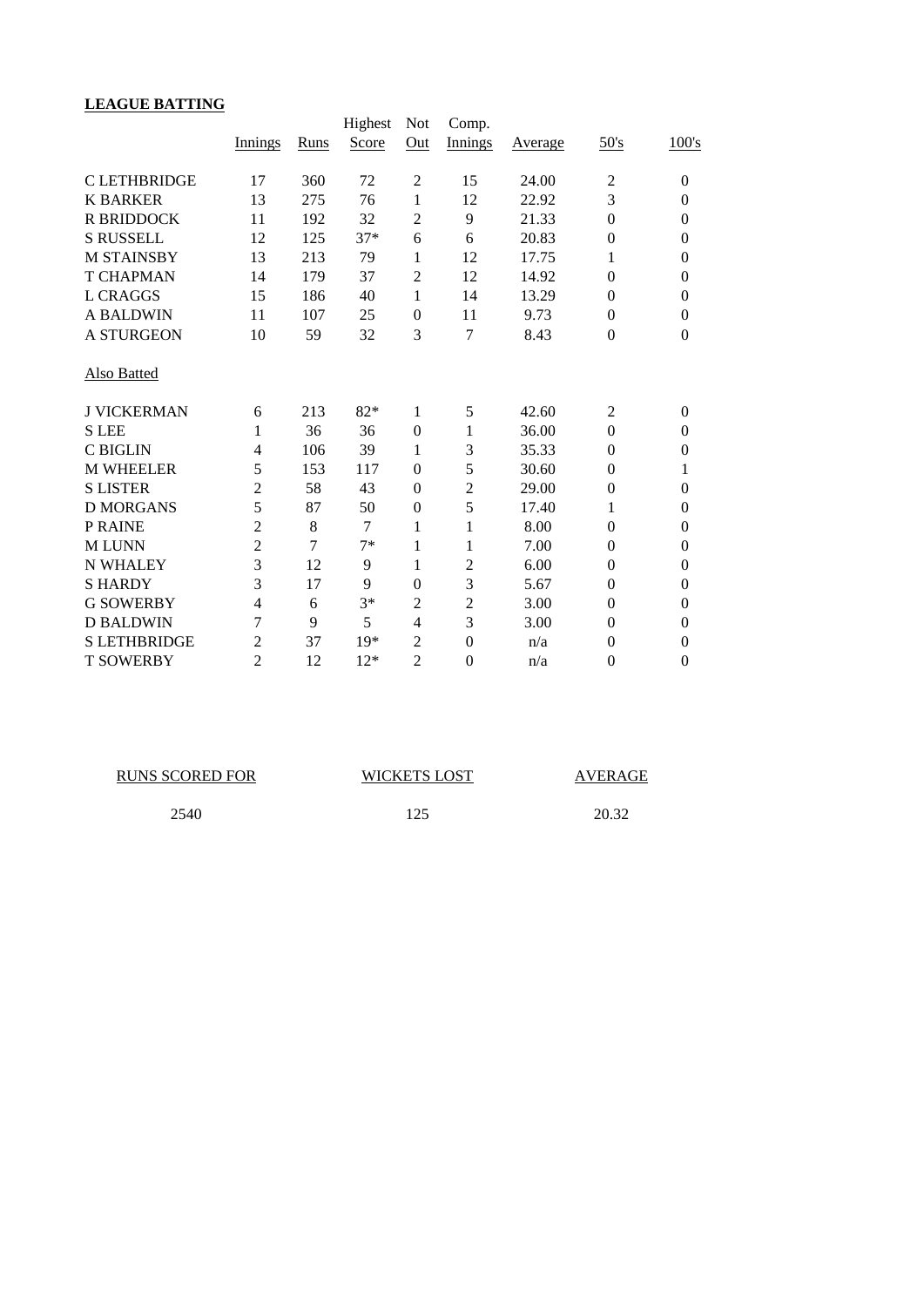| <b>LEAGUE BOWLING</b> |                             |       |                  |                     |                |         |                        |               |                       |
|-----------------------|-----------------------------|-------|------------------|---------------------|----------------|---------|------------------------|---------------|-----------------------|
|                       | <b>Balls</b>                | Overs | Mdns             | Runs                | Wkts           | Average | <b>Best</b><br>Bowling | Runs/<br>Over | <b>Strike</b><br>Rate |
| <b>S RUSSELL</b>      | 989                         | 164.5 | 35               | 510                 | 28             | 18.21   | $7 - 17$               | 3.100         | 35.32                 |
| <b>T CHAPMAN</b>      | 929                         | 154.5 | 25               | 544                 | 25             | 21.76   | $5-10$                 | 3.521         | 37.16                 |
| <b>D BALDWIN</b>      | 956                         | 159.2 | 19               | 589                 | 25             | 23.56   | $4 - 35$               | 3.700         | 38.24                 |
| Also Bowled           |                             |       |                  |                     |                |         |                        |               |                       |
| P RAINE               | 482                         | 80.2  | 14               | 251                 | 15             | 16.73   | $4 - 46$               | 3.130         | 32.13                 |
| <b>G SOWERBY</b>      | 150                         | 25    | 5                | 110                 | 6              | 18.33   | $3 - 31$               | 4.400         | 25.00                 |
| <b>M STAINSBY</b>     | 355                         | 75    | 14               | 234                 | 12             | 19.50   | $4 - 50$               | 3.120         | 29.58                 |
| <b>S</b> LEE          | 30                          | 5     | $\mathbf{1}$     | 20                  | $\mathbf{1}$   | 20.00   | $1 - 20$               | 4.000         | 30.00                 |
| <b>L CRAGGS</b>       | 114                         | 19    | $\mathbf{1}$     | 99                  | 3              | 33.00   | $2 - 38$               | 5.211         | 38.00                 |
| <b>J VICKERMAN</b>    | 84                          | 14    | $\mathbf{1}$     | 66                  | $\overline{c}$ | 33.00   | $1 - 21$               | 4.714         | 42.00                 |
| <b>SHARDY</b>         | 96                          | 16    | $\mathbf{1}$     | 69                  | $\overline{c}$ | 34.50   | $2 - 32$               | 4.313         | 48.00                 |
| <b>MLUNN</b>          | 82                          | 13.4  | $\mathbf{0}$     | 79                  | $\overline{2}$ | 39.50   | $2 - 47$               | 5.896         | 41.00                 |
| Catches (all games)   |                             |       |                  |                     |                |         |                        |               |                       |
| <b>A STURGEON</b>     | 14                          |       | <b>M WHEELER</b> |                     | 4              |         | <b>A BALDWIN</b>       |               | 1                     |
| <b>S RUSSELL</b>      | 9                           |       | <b>CS BIGLIN</b> |                     | 3              |         | <b>J VICKERMAN</b>     |               | $\mathbf{1}$          |
| <b>L CRAGGS</b>       | 8                           |       | <b>D BALDWIN</b> |                     | 3              |         |                        |               |                       |
| <b>CLETHBRIDGE</b>    | 8                           |       | <b>S LISTER</b>  |                     | 3              |         |                        |               |                       |
| <b>T CHAPMAN</b>      | 7                           |       |                  | <b>S LETHBRIDGE</b> | $\overline{2}$ |         |                        |               |                       |
| <b>K BARKER</b>       | 6                           |       | <b>SHARDY</b>    |                     | $\overline{2}$ |         |                        |               |                       |
| <b>M STAINSBY</b>     | 5                           |       | <b>T SOWERBY</b> |                     | $\overline{2}$ |         |                        |               |                       |
| <b>R BRIDDOCK</b>     | 5                           |       | P RAINE          |                     | $\overline{2}$ |         |                        |               |                       |
| <b>Stumpings</b>      |                             |       |                  |                     |                |         |                        |               |                       |
| <b>A STURGEON</b>     | $\ensuremath{\mathfrak{Z}}$ |       |                  |                     |                |         |                        |               |                       |
| <b>A BALDWIN</b>      | $\overline{2}$              |       |                  |                     |                |         |                        |               |                       |
|                       |                             |       |                  |                     |                |         |                        |               |                       |

RUNS SCORED AGAINST WICKETS TAKEN

AVERAGE

4079 132 30.90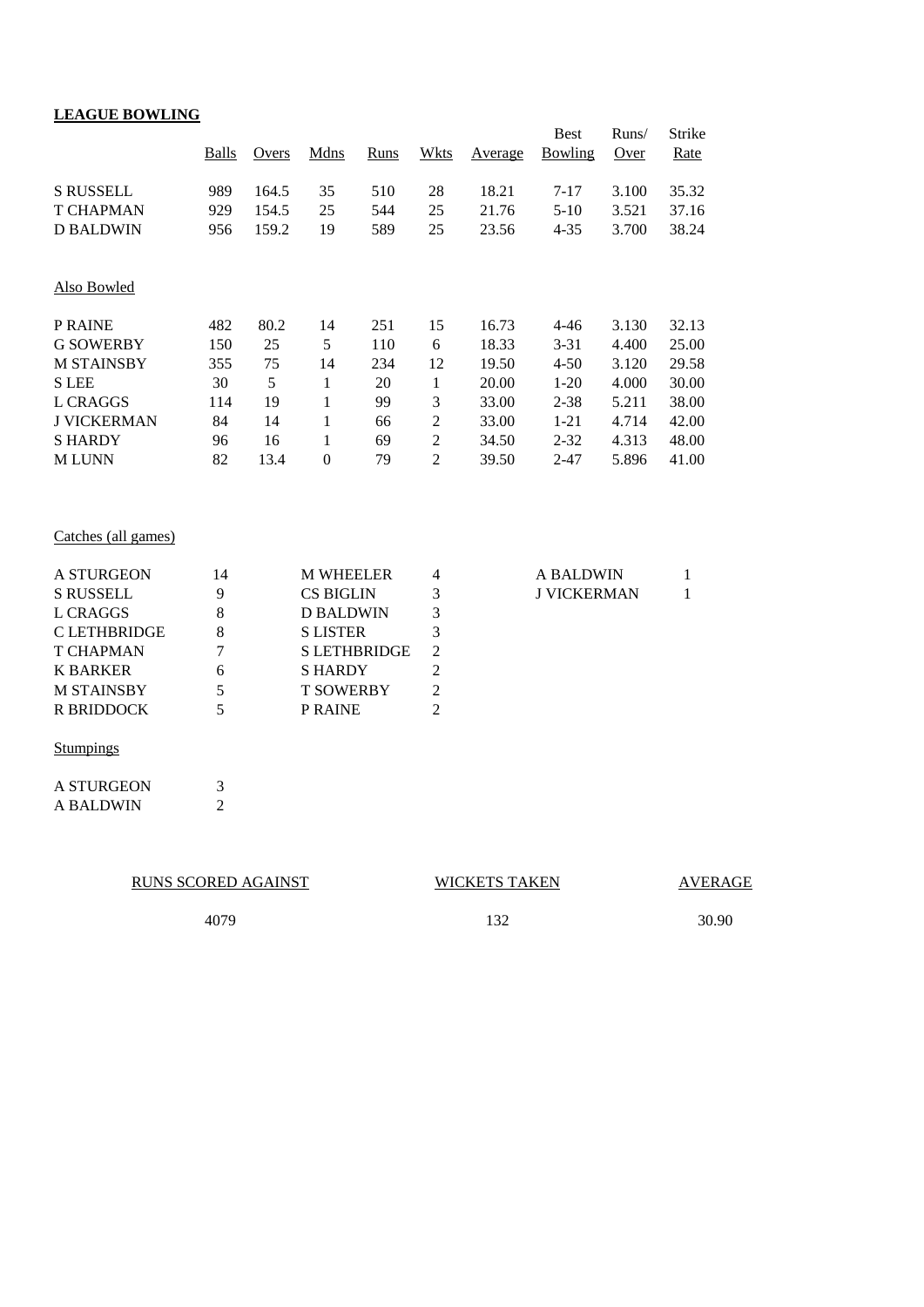| <b>CUP BATTING</b> |                |                  | Highest      | <b>Not</b>       | Comp.          |         |                |          |
|--------------------|----------------|------------------|--------------|------------------|----------------|---------|----------------|----------|
|                    | <b>Innings</b> | <b>Runs</b>      | <b>Score</b> | Out              | <b>Innings</b> | Average | 50's           | 100's    |
| <b>K BARKER</b>    | 6              | 227              | $63*$        | $\overline{4}$   | $\overline{2}$ | 113.50  | $\overline{2}$ | $\Omega$ |
| <b>S RUSSELL</b>   | 3              | 40               | $24*$        | 2                | 1              | 40.00   | $\Omega$       | $\theta$ |
| <b>L CRAGGS</b>    | 5              | 36               | $19*$        | 3                | 2              | 18.00   | $\Omega$       | 0        |
| <b>SHARDY</b>      | 3              | 51               | 37           | $\boldsymbol{0}$ | 3              | 17.00   | $\Omega$       | 0        |
| <b>M WHEELER</b>   | 3              | 43               | 17           | $\boldsymbol{0}$ | 3              | 14.33   | $\theta$       | 0        |
| <b>A BALDWIN</b>   | $\overline{4}$ | 56               | 38           | $\mathbf{0}$     | 4              | 14.00   | $\Omega$       | 0        |
| <b>CLETHBRIDGE</b> | 6              | 77               | 32           | $\mathbf{0}$     | 6              | 12.83   | $\Omega$       | $\theta$ |
| <b>T CHAPMAN</b>   | 3              | 23               | $13*$        | 1                | 2              | 11.50   | $\theta$       | $\theta$ |
| Also Batted        |                |                  |              |                  |                |         |                |          |
| <b>S LISTER</b>    | 2              | 74               | 46           | $\Omega$         | $\overline{2}$ | 37.00   | $\Omega$       | $\Omega$ |
| <b>DJ MORGANS</b>  | $\overline{2}$ | 53               | 51           | $\mathbf{0}$     | $\overline{2}$ | 26.50   |                | 0        |
| <b>R BRIDDOCK</b>  | $\overline{2}$ | 41               | 23           | $\theta$         | 2              | 20.50   | $\Omega$       | $\theta$ |
| <b>CS BIGLIN</b>   | 1              | 7                | 7            | $\mathbf{0}$     | 1              | 7.00    | $\Omega$       | $\theta$ |
| <b>A STURGEON</b>  | 1              | 3                | $3*$         | 1                | $\theta$       | n/a     | $\Omega$       | 0        |
| O KING             | 1              | $\boldsymbol{0}$ | $0*$         | 1                | $\overline{0}$ | n/a     | $\theta$       | $\theta$ |

| <b>RUNS SCORED FOR</b> | <b>WICKETS LOST</b> | <b>AVERAGE</b> |
|------------------------|---------------------|----------------|
| 822                    |                     | 26.52          |

| <b>CUP BOWLING</b>  |              |       |                  |             |      |         | <b>Best</b>    | Runs/ | Strike |
|---------------------|--------------|-------|------------------|-------------|------|---------|----------------|-------|--------|
|                     | <b>Balls</b> | Overs | Mdns             | <b>Runs</b> | Wkts | Average | <b>Bowling</b> | Over  | Rate   |
| <b>S RUSSELL</b>    | 156          | 26    | 1                | 134         | 9    | 14.89   | $2-9$          | 5.154 | 17.33  |
| O KING              | 102          | 17    | $\boldsymbol{0}$ | 127         | 5    | 25.40   | $3 - 8$        | 7.471 | 20.40  |
| <b>S LETHBRIDGE</b> | 70           | 11.4  | $\mathbf{0}$     | 77          | 3    | 25.67   | $3 - 52$       | 6.754 | 23.33  |
| D BALDWIN           | 108          | 18    | $\boldsymbol{0}$ | 133         | 3    | 44.33   | $2 - 20$       | 7.389 | 36.00  |
| Also Bowled         |              |       |                  |             |      |         |                |       |        |
| <b>M STAINSBY</b>   | 54           | 9     | $\mathbf{0}$     | 64          | 5    | 12.80   | $2 - 17$       | 7.111 | 10.80  |
| <b>SHARDY</b>       | 54           | 9     | $\boldsymbol{0}$ | 72          | 4    | 18.00   | $2 - 22$       | 8.000 | 13.50  |
| <b>CLETHBRIDGE</b>  | 36           | 6     | $\theta$         | 40          | 1    | 40.00   | $1 - 19$       | 6.667 | 36.00  |
| L CRAGGS            | 38           | 6.2   | $\mathbf{0}$     | 54          | 1    | 54.00   | $1 - 10$       | 8.710 | 38.00  |
| <b>T CHAPMAN</b>    | 43           | 7.1   | $\boldsymbol{0}$ | 70          | 1    | 70.00   | $1-22$         | 9.859 | 43.00  |

RUNS SCORED AGAINST

WICKETS TAKEN AVERAGE

790

36

21.94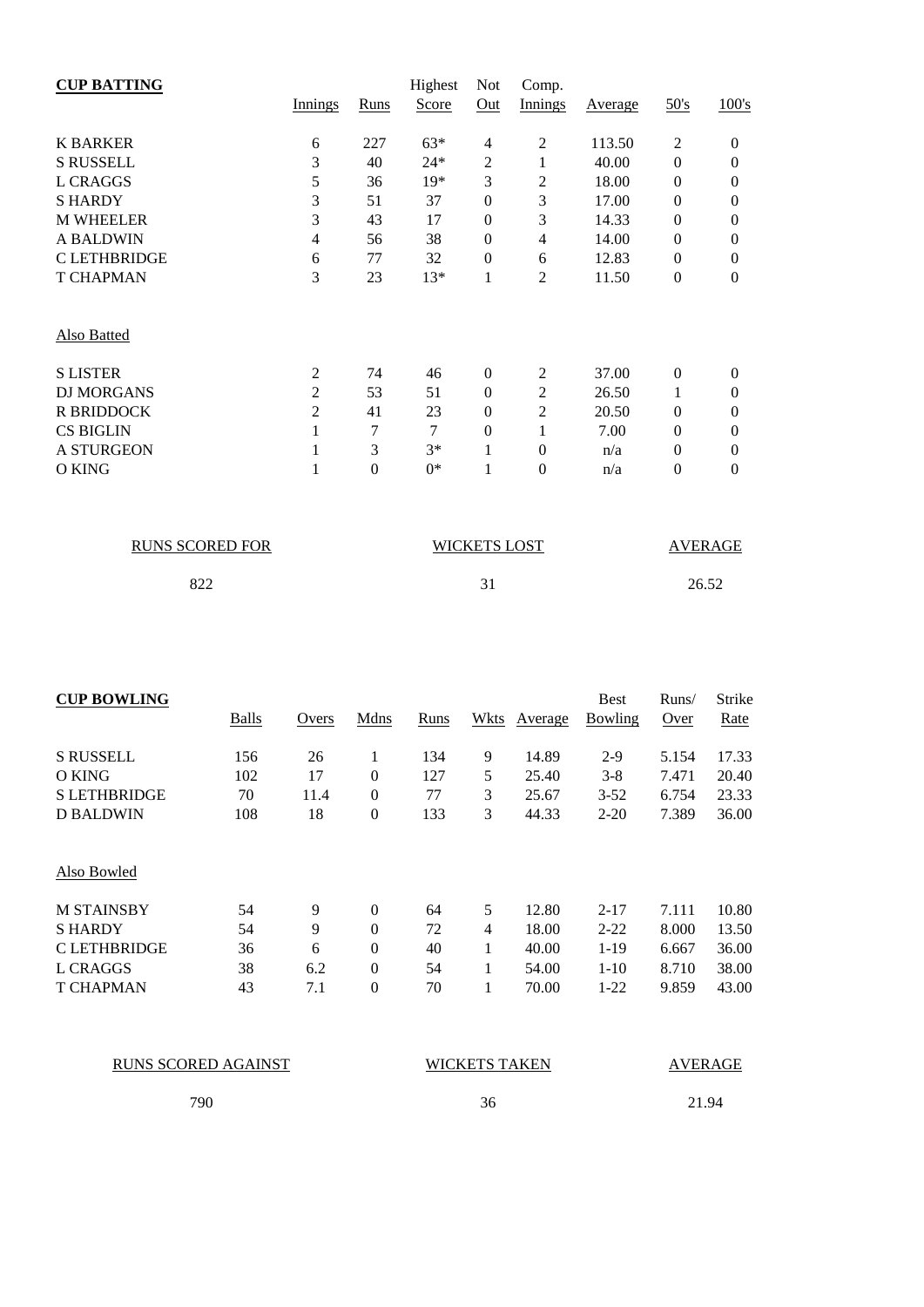#### **INDIVIDUAL BATTING**

| 100's | <b>M WHEELER</b>                                    | 117               | DARLINGTON RA<br><b>LEAGUE</b><br>(A)<br>V                                                                                                          |
|-------|-----------------------------------------------------|-------------------|-----------------------------------------------------------------------------------------------------------------------------------------------------|
| 50's  | <b>J VICKERMAN</b><br><b>M STAINSBY</b><br>K BARKER | $82*$<br>79<br>76 | <b>LEAGUE</b><br><b>BISHOP AUCKLAND</b><br>(A)<br>V<br><b>BISHOP AUCKLAND</b><br><b>LEAGUE</b><br>(H)<br><b>LEAGUE</b><br><b>MARTON</b><br>(H)<br>V |
|       | <b>CLETHBRIDGE</b>                                  | 72                | <b>RICHMONDSHIRE</b><br><b>LEAGUE</b><br>(H)                                                                                                        |
|       | <b>CLETHBRIDGE</b>                                  | 68                | <b>LEAGUE</b><br><b>MARTON</b><br>(H)<br>$\mathbf{V}$                                                                                               |
|       | K BARKER                                            | $63*$             | <b>NORTHALLERTON</b><br>(H)<br><b>CUP</b>                                                                                                           |
|       | <b>DJ MORGANS</b>                                   | 51                | <b>NORTHALLERTON</b><br>(H)<br><b>CUP</b><br>v                                                                                                      |
|       | K BARKER                                            | 52                | <b>LEAGUE</b><br><b>REDCAR</b><br>(A)<br>v                                                                                                          |
|       | <b>K BARKER</b>                                     | 51                | <b>NORTHALLERTON</b><br><b>LEAGUE</b><br>(A)<br>v                                                                                                   |
|       | <b>K BARKER</b>                                     | $50*$             | DARLINGTON RA<br><b>CUP</b><br>(A)<br>V                                                                                                             |
|       | <b>J VICKERMAN</b>                                  | 50                | DARLINGTON RA<br><b>LEAGUE</b><br>(H)                                                                                                               |
|       | <b>DJ MORGANS</b>                                   | 50                | <b>LEAGUE</b><br>DARLINGTON RA<br>(H)                                                                                                               |
|       | __ . ___________                                    |                   |                                                                                                                                                     |

#### **FASTEST 50**

| K BARKER |  | 50* v DARLINGTON RA |  |  |  |  | off 30 balls |
|----------|--|---------------------|--|--|--|--|--------------|
|----------|--|---------------------|--|--|--|--|--------------|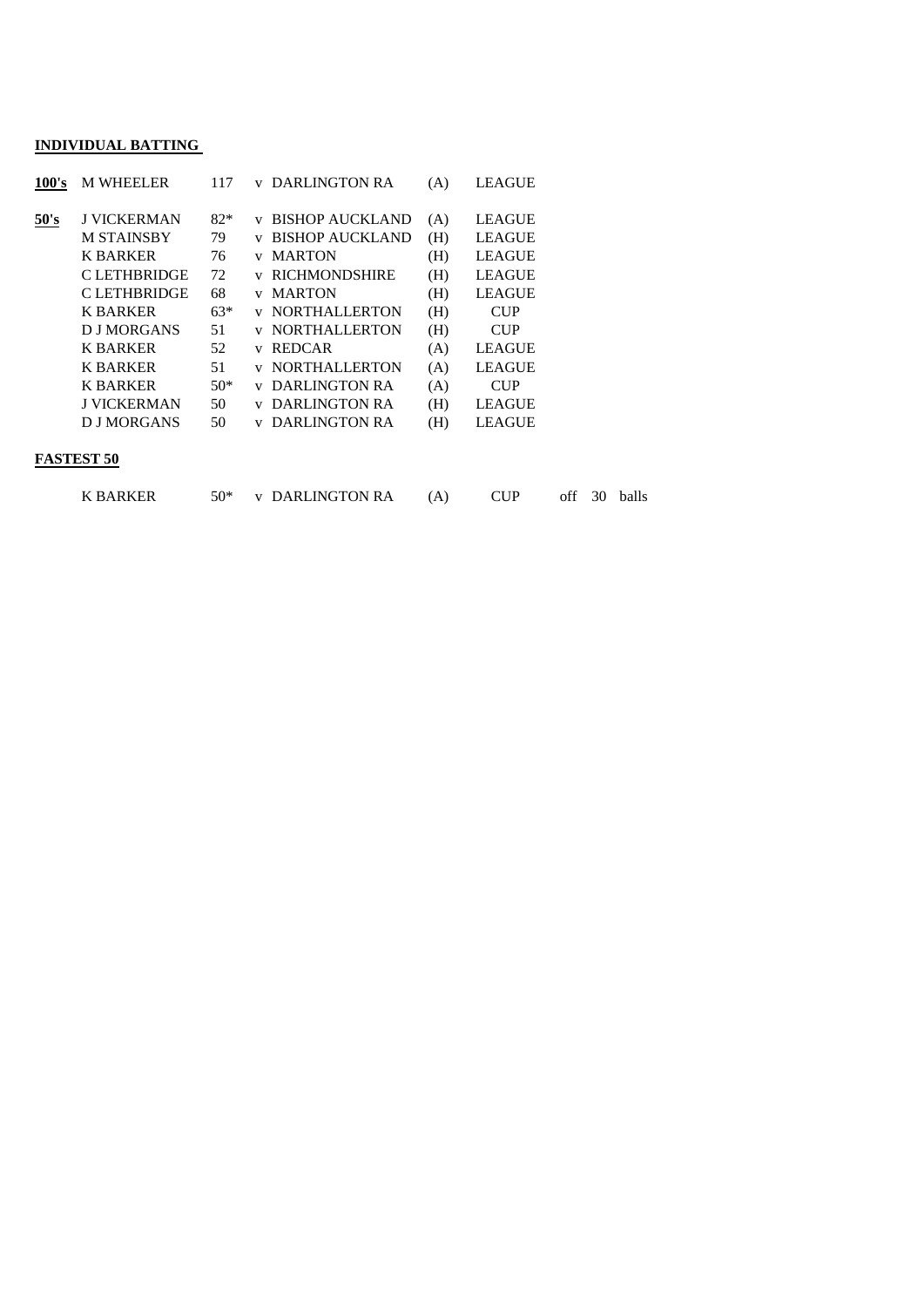#### **HIGHEST WICKET PARTNERSHIPS (50+)**

| 1st | <b>WICKET</b> |      | 121 v NORTHALLERTON         | (H) D J MORGANS | & K BARKER    | <b>CUP</b>    |
|-----|---------------|------|-----------------------------|-----------------|---------------|---------------|
| 2nd | <b>WICKET</b> | 130- | <b>v</b> MARTON             | (H) K BARKER    | & CLETHBRIDGE | LEAGUE        |
| 3rd | <b>WICKET</b> | 78.  | v REDCAR                    | (A) K BARKER    | & SLISTER     | CIIP          |
| 4th | <b>WICKET</b> | 88.  | <b>v RICHMONDSHIRE 2NDS</b> | (H) C S BIGLIN  | & CLETHBRIDGE | <b>LEAGUE</b> |
| 5th | <b>WICKET</b> | 63.  | v REDCAR                    | (A) K BARKER    | & CLETHBRIDGE | <b>LEAGUE</b> |
| 6th | <b>WICKET</b> | 75.  | <b>v</b> DARLINGTON RA      | (A) M WHEELER   | & R BRIDDOCK  | <b>LEAGUE</b> |
| 8th | <b>WICKET</b> | 95.  | <b>v BISHOP AUCKLAND</b>    | (H) M STAINSBY  | & A STURGEON  | <b>LEAGUE</b> |
|     |               |      |                             |                 |               |               |

#### **OTHER 50+ PARTNERSHIPS**

| <b>1ST WICKET</b> | <b>v</b> DARLINGTON RA<br>92.                                  | (H) D J MORGANS               | & J VICKERMAN                 | <b>LEAGUE</b>                  |
|-------------------|----------------------------------------------------------------|-------------------------------|-------------------------------|--------------------------------|
| 2ND WICKET        | <b>v DARLINGTON RA</b><br>64<br><b>v BISHOP AUCKLAND</b><br>58 | (A) K BARKER<br>(H) K BARKER  | & R BRIDDOCK<br>& SHARDY      | <b>CUP</b><br><b>CUP</b>       |
| <b>6TH WICKET</b> | v WHITBY<br>64<br><b>v BLACKHALL</b><br>52                     | (H) L CRAGGS<br>(A) T CHAPMAN | & R BRIDDOCK<br>& SLETHBRIDGE | <b>LEAGUE</b><br><b>LEAGUE</b> |
| <b>8TH WICKET</b> | <b>MARTON</b><br>V                                             | (A) S RUSSELL                 | & T SOWERBY                   | LEAGUE                         |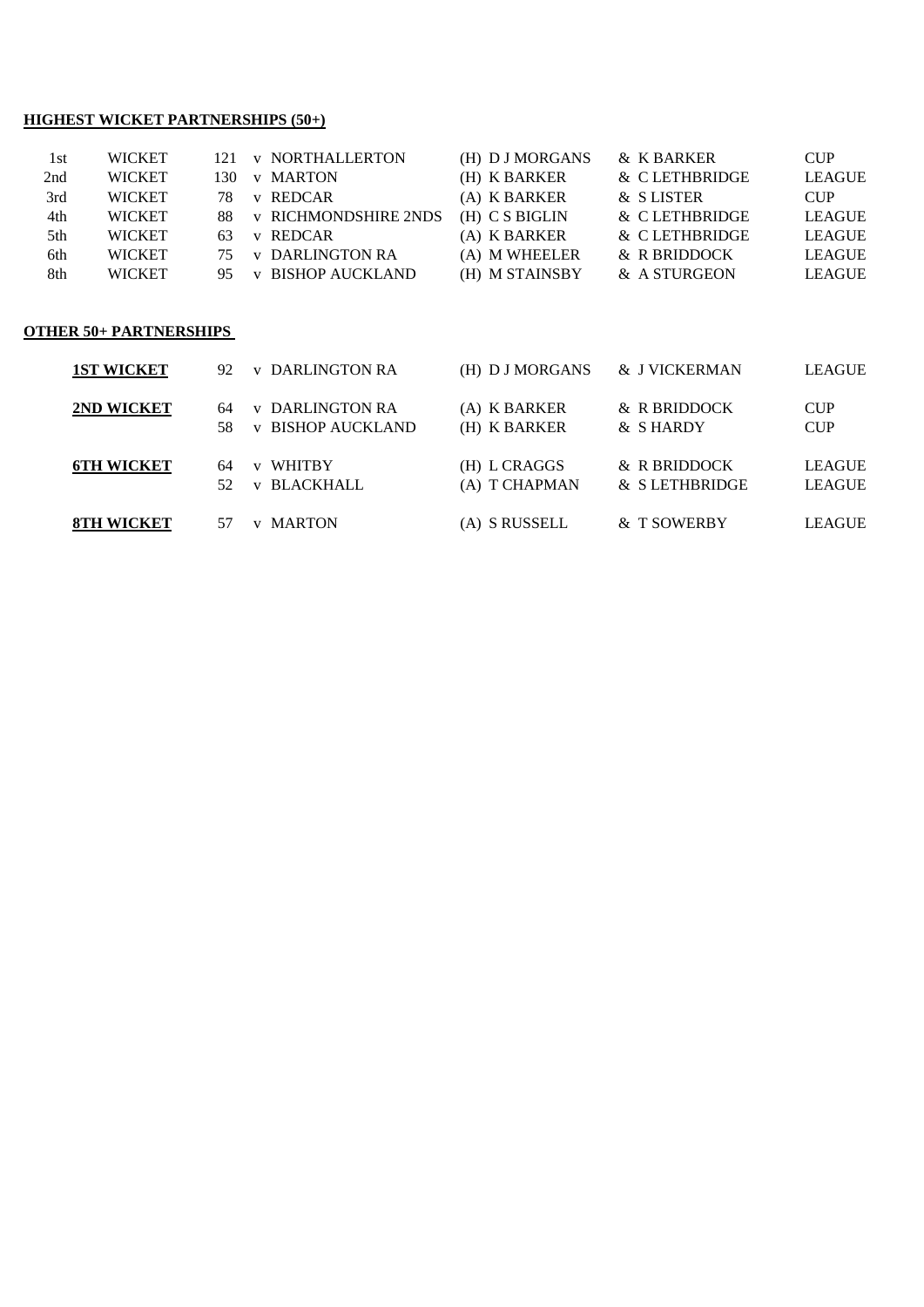# **INDIVIDUAL BOWLING**

| 7 WICKETS        | S RUSSELL           | $7 - 17$ | $\mathbf{V}$ | YARM                   | (H) | <b>LEAGUE</b> |
|------------------|---------------------|----------|--------------|------------------------|-----|---------------|
| 5 WICKETS        | <b>S RUSSELL</b>    | $5-9$    | V            | <b>MARSKE</b>          | (H) | <b>LEAGUE</b> |
|                  | <b>T CHAPMAN</b>    | $5 - 10$ | $\mathbf{V}$ | <b>MARSKE</b>          | (H) | <b>LEAGUE</b> |
| <b>4 WICKETS</b> | <b>D BALDWIN</b>    | $4 - 35$ | $\mathbf{V}$ | <b>NORTHALLERTON</b>   | (H) | <b>LEAGUE</b> |
|                  | <b>D BALDWIN</b>    | $4 - 37$ | V            | <b>NORTHALLERTON</b>   | (A) | <b>LEAGUE</b> |
|                  | <b>S RUSSELL</b>    | $4 - 38$ | $\mathbf{V}$ | <b>DARLINGTON RA</b>   | (A) | <b>LEAGUE</b> |
|                  | P RAINE             | $4 - 46$ | $\mathbf{V}$ | <b>WHITBY</b>          | (H) | <b>LEAGUE</b> |
|                  | <b>D BALDWIN</b>    | $4 - 48$ | $\mathbf{V}$ | <b>BLACKHALL</b>       | (A) | <b>LEAGUE</b> |
|                  | P RAINE             | $4 - 48$ | $\mathbf{V}$ | <b>RICHMONDSHIRE</b>   | (A) | <b>LEAGUE</b> |
|                  | <b>T CHAPMAN</b>    | 4-49     | $\mathbf{V}$ | <b>REDCAR</b>          | (H) | <b>LEAGUE</b> |
|                  | <b>M STAINSBY</b>   | $4 - 50$ | $\mathbf{V}$ | <b>MARTON</b>          | (A) | <b>LEAGUE</b> |
|                  | <b>T CHAPMAN</b>    | $4 - 67$ | $\mathbf{V}$ | <b>BISHOP AUCKLAND</b> | (A) | <b>LEAGUE</b> |
| <b>3 WICKETS</b> | O KING              | $3 - 8$  | V            | <b>DARLINGTON RA</b>   | (A) | <b>CUP</b>    |
|                  | <b>M STAINSBY</b>   | $3-17$   | $\mathbf{V}$ | <b>NORTHALLERTON</b>   | (H) | <b>LEAGUE</b> |
|                  | <b>M STAINSBY</b>   | $3-18$   | $\mathbf{V}$ | <b>RICHMONDSHIRE</b>   | (A) | <b>LEAGUE</b> |
|                  | <b>S RUSSELL</b>    | $3 - 22$ | $\mathbf{V}$ | <b>REDCAR</b>          | (H) | <b>LEAGUE</b> |
|                  | <b>T CHAPMAN</b>    | $3 - 25$ | $\mathbf{V}$ | YARM                   | (H) | <b>LEAGUE</b> |
|                  | <b>G SOWERBY</b>    | $3 - 31$ | $\mathbf{V}$ | <b>MARTON</b>          | (H) | <b>LEAGUE</b> |
|                  | P RAINE             | $3-39$   | $\mathbf{V}$ | <b>DARLINGTON RA</b>   | (A) | <b>LEAGUE</b> |
|                  | <b>D BALDWIN</b>    | $3 - 50$ | $\mathbf{V}$ | <b>MARTON</b>          | (H) | <b>LEAGUE</b> |
|                  | <b>S LETHBRIDGE</b> | $3 - 52$ | $\mathbf{V}$ | <b>NORTHALLERTON</b>   | (H) | CUP           |